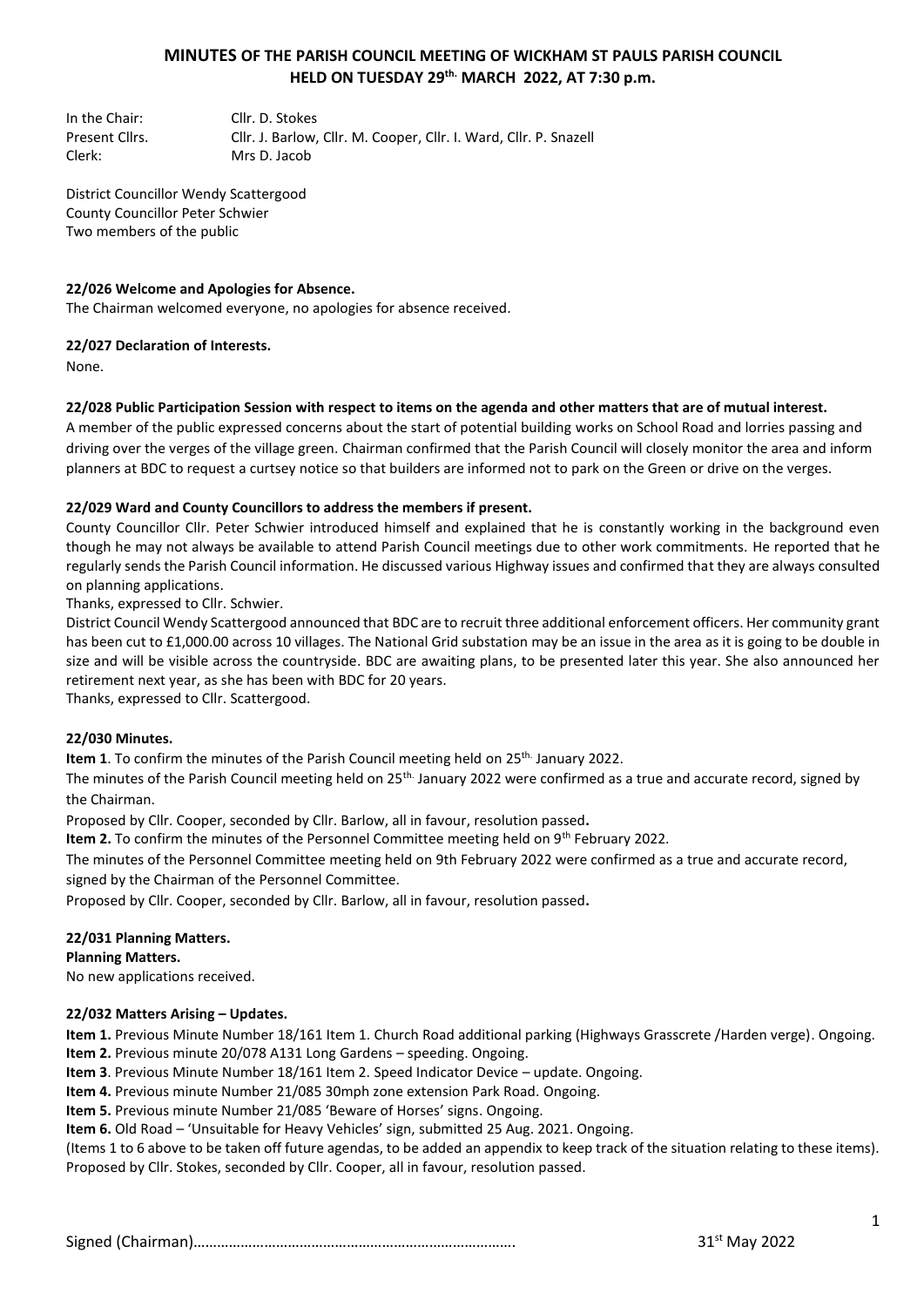**Item 7.** Footpaths- update and footpath 22. Cllr. Ward to contact the landowner to arrange fallen trees to be cleared off the footpath and also to request that the path across the field is kept clear of crops. Ongoing, to be on next agenda.

**Item 8.** Wickham St Pauls Consolidated Trust – Continued progress, solicitors are now dealing with the auctioneers.

**Item 9.** Previous minute number 21/035 Bramford to Twinstead Network Reinforcement. A report has been submitted to National Grid by Cllr. Stokes, as follows.

The Wickham St. Pauls Parish Council having examined the National Grid proposal documentation, wish to make the following comments.

1. We ask you to consider siting the compound some 50 metres further away from the A131. This would give sufficient space for additional tree planting to screen the compound from the main road.

2. Plant additional screening to the west of the compound, facing Wickham St. Pauls.

3. As the ground falls away to the west, we feel that if the compound was recessed by some 5m, it would have less impact on the view from the A131 and from the direction of Wickham St. Pauls.

4. We would like you to consider running a public footpath alongside / around the compound area as the existing area is picturesque and popular with walkers.

We have also read the 12-page formal response submitted by the Stour Valley Underground and offer our full support to this documentation.

**Item 10.** Previous minute number 21/041 Shellards Barn. Use of Premises - update by Cllr. Snazell. BDC enforcement officer has attended and the area is slowly being tidied up, this will be monitored by BDC therefore item to be taken off next agenda.

**Item 11.** Previous minute number 21/039 Verges. To discuss erosion to verges on Old Road – report by Cllr. Snazell is that all verges in the rural area and in a very bad and poor condition- to be added to the appendix.

**Item 12.** Previous minute number 21/096 Beacon – The beacon has been rented by Cllr. Cooper.

**Item 13.** Previous minute number 21/097. The telephone box outside the village hall – still out of action – reported fault – to be added to the appendix.

**Item 14.** County Broadband Pole and Cables. E-mails sent to County Broadband, but no response. Cllr. Snazell now has a contact for the Parish Council to write to.

**Item 15.** Previous minute number 21/117 Manhole covers update about working group by Cllr. Snazell – ongoing, but aiming to complete before the next meeting.

### **22/033 Queens Platinum Jubilee 2nd to 5th June 2022.**

To order 5 boxes of Commerative Mugs at a cost of £1,092.40 plus VAT, one to be given out to each home in Wickham St Pauls and to present one to each child in the village.

Proposed by Cllr. Stokes, seconded by Cllr. Cooper, all in favour, resolution passed.

To also organise a hog roast and drinks at a cost of approx. £580.00 on the afternoon of Saturday 4<sup>th</sup> of June. This event being held to bring residents together to celebrate, food and drinks will be available for residents to purchase on the afternoon.

Proposed by Cllr. Stokes, seconded by Cllr. Cooper, all in favour, resolution passed.

#### **22/034**

#### **The Post Office.**

The Greenstead Green postmistress is starting next week at the village hall on a temporary basis whilst the new postmaster is being trained, will provide the same services.

#### **22/035**

#### **Asset Register 2021/2022.**

The asset register was adopted.

Proposed by Cllr. Cooper, seconded by Cllr. Ward, all in favour, resolution passed.

#### **22/036 Trafalgar Night Fireworks.**

To confirm a date for the firework event as being 22nd October 2022, to fundraise on the evening to raise funds for future events. Proposed by Cllr. Ward, seconded by Cllr. Barlow, all in favour, resolution passed.

#### **22/037 Financial Matters.**

1. Financial Statement (Items to be approved for payment and signed as per payment schedule).

|                                                                       | <b>Cheaue</b> | Total  |
|-----------------------------------------------------------------------|---------------|--------|
|                                                                       | No.           |        |
| Acton Sand & Soil (Inv. No. 2855 as per minute No. 22/014)            | 002374        | 60.00  |
| Wickham St Pauls Village Hall (Hire Jan, Feb, March)                  | 002375        | 24.00  |
| Richard Edwards (Payroll provider January to March Invoice No. 45921) | 002376        | 82.80  |
| JF Tree Specialist Ltd (Annual Tree Survey Inv. No. 1639)             | 002377        | 200.00 |